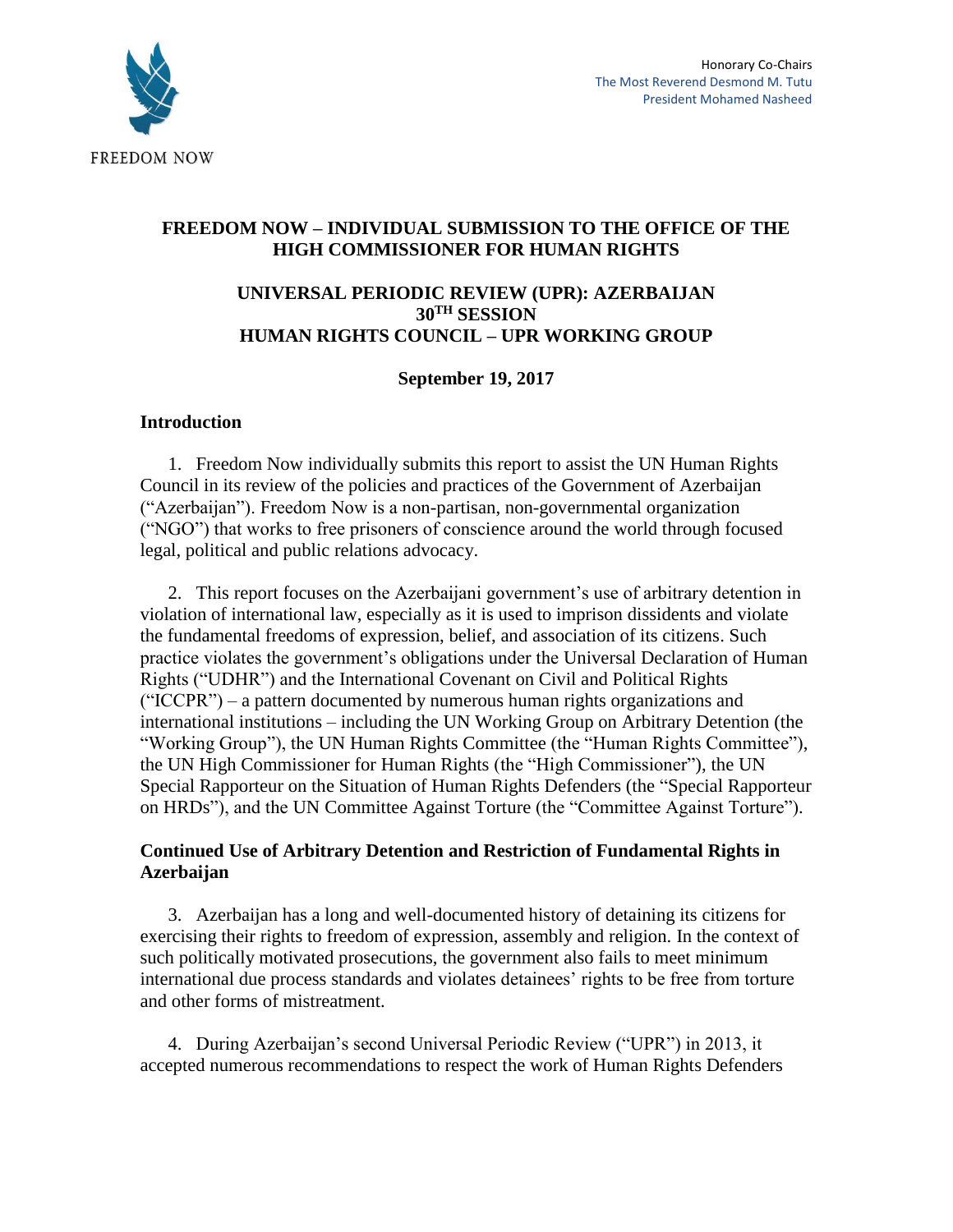<span id="page-1-2"></span><span id="page-1-1"></span>("HRDs"), civil society activists and journalists and to protect them against arbitrary detention.<sup>1</sup> Unfortunately, Azerbaijan continues to harass and detain its critics; in 2016, it was estimated that Azerbaijan held between 119 to 160 political prisoners.<sup>2</sup> Azerbaijan did conditionally release or pardon  $17$  HRDs in  $2016$ ,<sup>3</sup> however none of those released had his or her convictions vacated; several are still subject to court-ordered travel bans. These pardons represent a small percentage of the number of those arbitrarily detained and the authorities continue to arrest more civil society members on false criminal and administrative charges to prevent them from carrying out their work.<sup>4</sup>

<span id="page-1-0"></span>5. In 2015, the High Commissioner condemned an "ongoing crackdown on civil society and independent voices in Azerbaijan" and called for "the immediate release of all those who have been deprived of their liberty simply for exercising their rights."<sup>5</sup> During his 2016 visit, the Special Rapporteur on HRDs also observed that "over the last three years, the civil society of Azerbaijan has faced the worst situation since its independence," noting Azerbaijan's "punitive attitude to human rights defenders" and that NGOs face "a total crisis."<sup>6</sup> Religious leaders, HRDs, youth activists, journalists, bloggers, political opponents, and lawyers face heightened intimidation and harassment,

http://www.ohchr.org/EN/NewsEvents/Pages/DisplayNews.aspx?NewsID=16393&LangID=E.

l <sup>1</sup> For instance, Azerbaijan accepted recommendations to "[t]ake adequate measures for the safety of civil society, including political activists and journalists, conduct impartial, thorough and effective investigations into all cases of attacks, harassment, and intimidation against them and bring perpetrators of such offenses to justice"; to "[r]elease individuals incarcerated for publicly expressing their opinions and ensure due process for other detainees"; and to "[e]nsure that human rights defenders, lawyers and other civil society actors are able to carry out their legitimate activities without fear or threat of reprisal, obstruction or legal and administrative harassment." UPR Info, *Database of Recommendations*, available at https://www.uprinfo.org/database/index.php?limit=0&f\_SUR=11&f\_SMR=All&order=&orderDir=ASC&orderP=true&f\_I ssue=All&searchReco=&resultMax=300&response=&action\_type=&session=&SuRRgrp=&SuROrg=&S MRRgrp=&SMROrg=&pledges=RecoOnly [*hereinafter*, "Azerbaijan Recommendations"]

<sup>2</sup> US Department of State, *Country Report on Human Rights Practices for 2016: Azerbaijan*, Bureau of Democracy, Human Rights, and Labor, available at

<https://www.state.gov/j/drl/rls/hrrpt/humanrightsreport/index.htm#wrapper> [*hereinafter* "US Dep't State Report on Human Rights"].

<sup>3</sup> *Id.*

<sup>4</sup> *Id.*; United Nations General Assembly, *Report of the Special Rapporteur on the Situation of Human Rights Defenders on his Mission to Azerbaijan*, A/HRC/34/52/Add.3, February 20, 2017, available at [https://documents-dds-ny.un.org/doc/UNDOC/GEN/G17/038/12/PDF/G1703812.pdf?OpenElement,](https://documents-dds-ny.un.org/doc/UNDOC/GEN/G17/038/12/PDF/G1703812.pdf?OpenElement) at ¶ 32 [*hereinafter* "Report of the Special Rapporteur on HRDs"]; United Nations Office of the High Commissioner for Human Rights, *Working Group on Arbitrary Detention Statement upon the Conclusion of its Visit to Azerbaijan*, May 25, 2016, available at

<http://www.ohchr.org/EN/NewsEvents/Pages/DisplayNews.aspx?NewsID=20021> [*hereinafter* "Statement of the Working Group on Arbitrary Detention"]; Human Rights Watch, *Harassed, Imprisoned, Exiled: Azerbaijan's Continuing Crackdown on Government Critics, Lawyers, and Civil Society*, October 20, 2016, available at [https://www.hrw.org/report/2016/10/20/harassed-imprisoned-exiled/azerbaijans-continuing](https://www.hrw.org/report/2016/10/20/harassed-imprisoned-exiled/azerbaijans-continuing-crackdown-government-critics)[crackdown-government-critics](https://www.hrw.org/report/2016/10/20/harassed-imprisoned-exiled/azerbaijans-continuing-crackdown-government-critics) [*hereinafter,* "Harassed, Imprisoned, Exiled"].

<sup>5</sup> United Nations Office of the High Commissioner for Human Rights, *Zeid Condemns Civil Society Crackdown in Azerbaijan*, September 8, 2015, available at

<sup>6</sup> United Nations Office of the High Commissioner for Human Rights, *UN Human Rights Expert Calls on Azerbaijan to Rethink Punitive Approach to Civil Society,* September 22, 2016, available at http://www.ohchr.org/EN/NewsEvents/Pages/DisplayNews.aspx?NewsID=20554.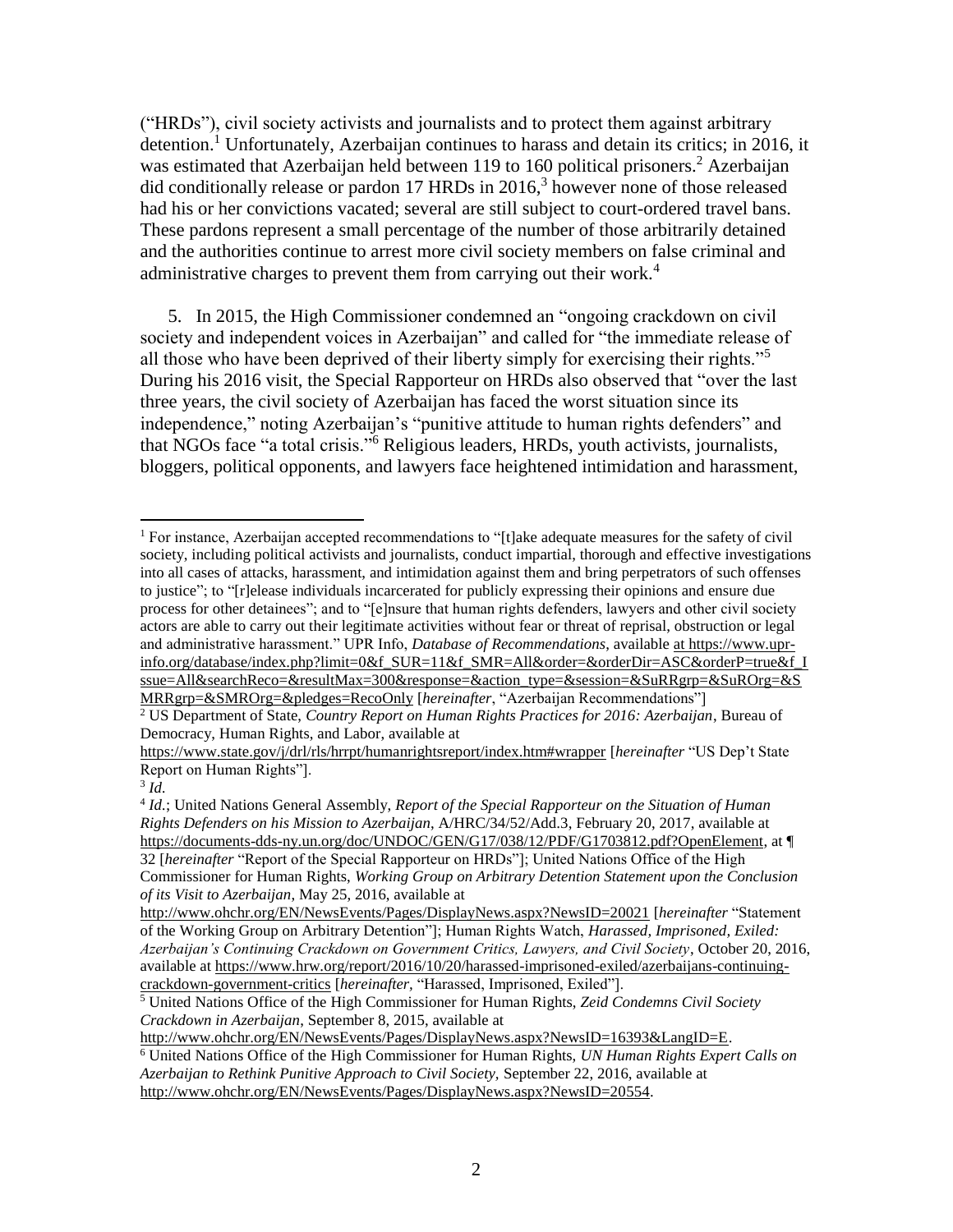<span id="page-2-3"></span><span id="page-2-0"></span>including ill-treatment and arbitrary arrest and detention "based on politically motivated, trumped-up administrative or criminal charges."<sup>7</sup>

6. To enable its crackdown on civil society, Azerbaijan increased the maximum imprisonment term for misdemeanors under the code of administrative offenses so that administrative detention periods now equal the minimum detention term under the criminal code, ${}^{8}$  punishment which may amount to a de facto criminal sanction. ${}^{9}$  In 2016, the authorities used administrative offenses to jail human rights activists in at least 30 cases. $10$ 

7. In its second UPR, Azerbaijan also accepted a number of recommendations related to safeguarding its citizens' freedoms of expression and assembly. For instance, it accepted a recommendation to "[p]ut an end to direct and indirect restrictions on freedom of expression and take effective measures to ensure the full realization of the right to freedom of expression and of assembly."<sup>11</sup> Yet, despite accepting this and other related recommendations, Azerbaijan has continued to restrict free assembly and free expression. In September 2016, authorities detained 185 individuals in relation to authorized rallies against a referendum on amending the constitution.<sup>12</sup> In 2017, the Special Rapporteur on HRDs stated that Azerbaijan's widespread detention of HRDs in the context of peaceful assemblies "effectively prevents the exercise … of their right to free peaceful assembly and expression."<sup>13</sup>

<span id="page-2-1"></span>8. Azerbaijan also continues to violate constitutional guarantees for press freedom.<sup>14</sup> In 2016, the government began a criminal investigation against Meydan TV, an internetbased Azerbaijani media outlet, alleging illegal entrepreneurship, large-scale tax evasion, and abuse of power.<sup>15</sup> Meydan TV contributors have received death threats and been

Torture, *Concluding Observations on the Fourth Period Report of Azerbaijan*, CAT/C/AZE/CO/4, January 27, 2016, available at

<span id="page-2-2"></span> $\overline{a}$ 

<sup>7</sup> United Nations Human Rights Committee, *Concluding Observations on the Fourth Periodic Report of Azerbaijan*, CCPR/C/AZE/CO/4, November 16, 2016, available at

[http://tbinternet.ohchr.org/\\_layouts/treatybodyexternal/Download.aspx?symbolno=CCPR/C/AZE/CO/4%2](http://tbinternet.ohchr.org/_layouts/treatybodyexternal/Download.aspx?symbolno=CCPR/C/AZE/CO/4%20&Lang=En) [0&Lang=En,](http://tbinternet.ohchr.org/_layouts/treatybodyexternal/Download.aspx?symbolno=CCPR/C/AZE/CO/4%20&Lang=En) at ¶ 36 [*hereinafter* "HRC, *Concluding Observations*"]; Report of the Special Rapporteur on HRDs, *supra* note [4,](#page-1-0) at ¶ 32; US Dep't State Report on Human Rights, *supra* note [2;](#page-1-1) Human Rights Watch, *Azerbaijan, Events of 2016*, 2017, available a[t https://www.hrw.org/world-report/2017/country](https://www.hrw.org/world-report/2017/country-chapters/azerbaijan)[chapters/azerbaijan](https://www.hrw.org/world-report/2017/country-chapters/azerbaijan) [*hereinafter*, "Azerbaijan, Events of 2016"]; United Nations Committee Against

[http://tbinternet.ohchr.org/\\_layouts/treatybodyexternal/Download.aspx?symbolno=CAT/C/AZE/CO/4&Lan](http://tbinternet.ohchr.org/_layouts/treatybodyexternal/Download.aspx?symbolno=CAT/C/AZE/CO/4&Lang=En) [g=En,](http://tbinternet.ohchr.org/_layouts/treatybodyexternal/Download.aspx?symbolno=CAT/C/AZE/CO/4&Lang=En) at ¶ 10 [*hereinafter* "CAT, *Concluding Observations*"]; Statement of the Working Group on Arbitrary Detention, *supra* note [4.](#page-1-0)

<sup>8</sup> Report of the Special Rapporteur on HRDs, *supra* note [4,](#page-1-0) at ¶ 36.

<sup>9</sup> HRC, *Concluding Observations*, *supra* note [7,](#page-2-0) at 5.

<sup>10</sup> Report of the Special Rapporteur on HRDs, *supra* note [4,](#page-1-0) at ¶ 36.

<sup>11</sup> Azerbaijan Recommendations, *supra* note [1.](#page-1-2)

<sup>12</sup> US Dep't State Report on Human Rights, *supra* note [2.](#page-1-1) *See also*, Harassed, Imprisoned, Exiled, *supra*  not[e 4.](#page-1-0)

<sup>13</sup> Report of the Special Rapporteur on HRDs, *supra* note [4,](#page-1-0) at ¶ 63.

<sup>14</sup> *Freedom in the World: Azerbaijan 2017*, 2017, available at [https://freedomhouse.org/report/freedom](https://freedomhouse.org/report/freedom-world/2017/azerbaijan)[world/2017/azerbaijan](https://freedomhouse.org/report/freedom-world/2017/azerbaijan) [*hereinafter*, "Freedom in the World: Azerbaijan 2017"].

<sup>15</sup> Amnesty International, *Azerbaijan, 2016/2017*, 2017, available at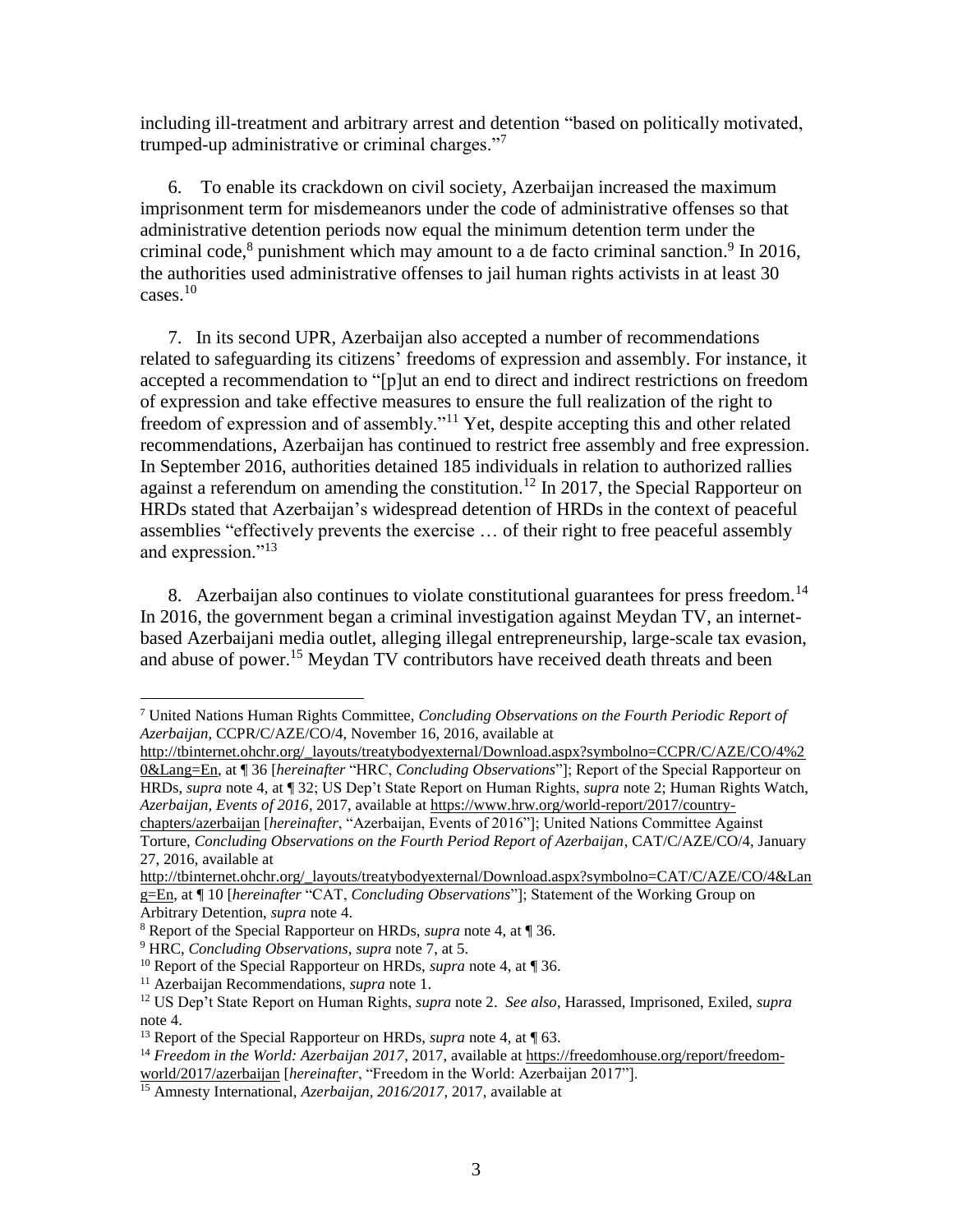arbitrarily detained.<sup>16</sup> A 2016 amendment criminalizes online insults against the President's honor and dignity.<sup>17</sup> In March 2017, a Baku court sentenced Mehman Huseynov, a popular journalist and blogger who has reported on alleged government corruption, to two years in prison on defamation charges.<sup>18</sup> The charges against Huseynov arose when he spoke out after being forcibly taken to a police station, where police used an electroshock weapon on his groin and beat him.<sup>19</sup> In May 2017, an Azerbaijani court upheld the government's blocking of several critical media websites, including Radio Free Europe/Radio Liberty.<sup>20</sup>

9. Azerbaijani repression does not end at its borders. Exiled Azerbaijanis in nearby Georgia have been subject to threats and harassment by government agents, surveillance, and in one case from May 2017, exiled Azerbaijani journalist Afgan Mukhtarli was abducted in Tbilisi, Georgia.<sup>21</sup> His abductors, who were Georgian police, beat him and transferred him to Azerbaijanis who took him across the border--and then accused him of illegally crossing the border. Mukhtarli is currently being held in pretrial detention and faces charges of illegally crossing the border, resisting border guards, and trespassing and smuggling after 10,000 Euros were allegedly found on his person.

10. Azerbaijani police and courts often violate the procedural rights of HRDs and dissidents. The law guarantees detainees access to a lawyer immediately once they are detained,<sup>22</sup> however, police often do not permit them to contact their lawyers for many days, and detainees are frequently denied a lawyer of their choice. The government is also known to impose pre-trial detention on political detainees nearly 100 percent of the time, holding some detainees for as long as  $18$  months.<sup>23</sup> Verdicts in politically-sensitive cases are generally not supported by evidence and made without investigating allegations of confessions obtained through torture.<sup>24</sup> Lawyers defending prisoners of conscience also face retribution, and have been subjected to threats, harassment, and disbarment.<sup>25</sup>

<https://www.amnesty.org/en/countries/europe-and-central-asia/azerbaijan/report-azerbaijan/> [*hereinafter* "Azerbaijan, 2016/2017"].

<sup>16</sup> Freedom in the World: Azerbaijan 2017, *supra* note [14.](#page-2-1)

<sup>17</sup> Azerbaijan, 2016/2017, *supra* note [15;](#page-2-2) Human Rights Watch, *The Price for Journalism in Azerbaijan: Police Attack Reporter Who Alleged High-Level Corruption*, January 11, 2017, available at [https://www.hrw.org/news/2017/01/11/price-journalism-azerbaijan.](https://www.hrw.org/news/2017/01/11/price-journalism-azerbaijan)

<sup>18</sup> Amnesty International, *Free Azerbaijani Journalist Mehman Huseynov*, May 3, 2017, available at [https://www.amnesty.org/en/documents/eur55/6178/2017/en/.](https://www.amnesty.org/en/documents/eur55/6178/2017/en/)

<sup>19</sup> *Id.*

<sup>20</sup> Reuters, *Azeri Court Supports Blocking Several Media Websites*, May 12, 2017, available at [http://www.reuters.com/article/us-azerbaijan-media-idUSKBN1882NT.](http://www.reuters.com/article/us-azerbaijan-media-idUSKBN1882NT)

<sup>21</sup> Amnesty International, *Georgia/Azerbaijan: Exiled*, May 30, 2017, available at

https://www.amnesty.org/en/latest/news/2017/05/georgia-azerbaijan-exiled-azerbaijani-journalist-at-riskof-torture/.

 $\frac{22}{2}$  Article 19.4.1 of the Code of Criminal Procedure of the Azerbaijan Republic, adopted July 14, 2000.

<sup>23</sup> US Dep't State Report on Human Rights, *supra* note [2.](#page-1-1)

<sup>24</sup> *Id.*; Freedom in the World: Azerbaijan 2017, *supra* note [14.](#page-2-1)

<sup>25</sup> HRC, *Concluding Observations*, *supra* note [7,](#page-2-0) at 6; Harassed, Imprisoned, Exiled, *supra* note [4;](#page-1-0) US Dep't State Report on Human Rights, *supra* note [2.](#page-1-1)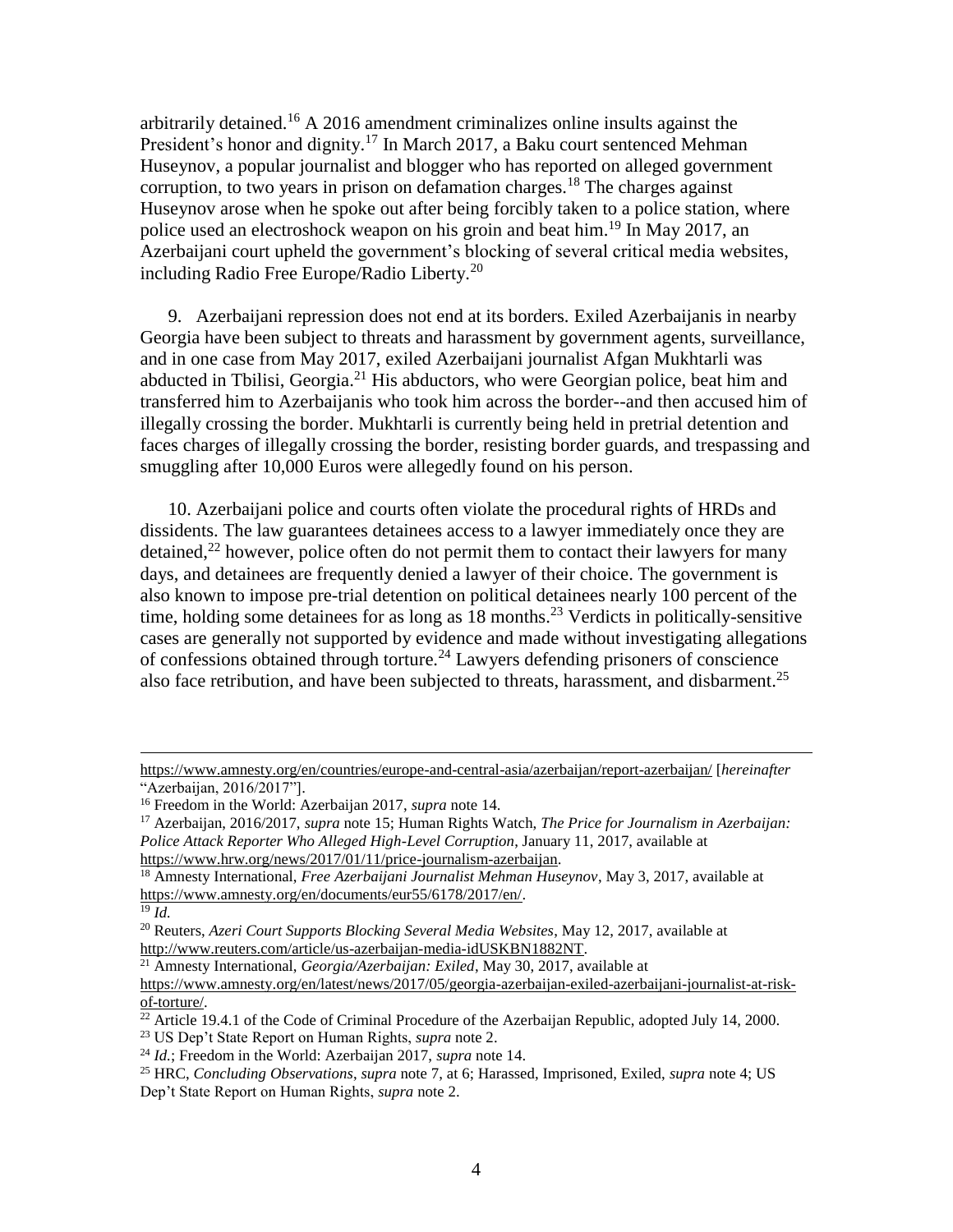11. Despite Azerbaijan's acceptance of recommendations during its second UPR to take the necessary measures to eradicate torture,  $^{26}$  torture continues to be widespread and used with impunity. In 2016, the Committee Against Torture expressed "concern about numerous and persistent allegations that torture and ill-treatment are routinely used by law enforcement and investigative officials."<sup>27</sup> There are numerous reports of detainees being tortured by "having a gun pointed at their head, severe beatings, sometimes lasting several hours, verbal abuse and psychological pressure, practices such as standing on one's knees for long hours, threats of physical and sexual abuse as well as threats to arrest family members."<sup>28</sup>

12. Torture is often used to extract a confession, which is subsequently admitted as evidence.<sup>29</sup> Although there were hundreds of complaints of abuse, not a single official was prosecuted for torture or ill-treatment during the period 2010-2015.<sup>30</sup> In one prominent case, imprisoned N!DA youth activists Bayram Mammadov and Giyas Ibrahimov testified that police tortured them by beating and threatening to rape them with truncheons and bottles. $3\overline{1}$  After being tortured, the two confessed to drug charges and were sentenced to 10 years of imprisonment, despite evidence of their abuse being presented at trial.<sup>32</sup>

13. Torture reportedly led to at least four deaths of detainees in 2016.<sup>33</sup> In April 2017, authorities reported that detained activist Mehman Galandarov had hanged himself, but journalists observed bruises and signs of trauma on his body.<sup>34</sup> Detainees also face harsh prison conditions, including poor medical care, inadequate nutrition, deficient heating and ventilation, and overcrowding.<sup>35</sup>

#### **Restriction of Religious Freedoms in Azerbaijan**

14. Concern for religious freedom was demonstrated during Azerbaijan's second UPR wherein Azerbaijan accepted recommendations to "ensur[e] the promotion of

<sup>&</sup>lt;sup>26</sup> Such recommendations included: "Ensure that all allegations of torture are effectively and impartially investigated and ensure that perpetrators are punished accordingly"; "Establish appropriate mechanisms to ensure prompt, effective, independent and impartial investigations into all allegations of torture and other ill-treatment at remand and detention facilities, and to ensure that perpetrators are held accountable"; and "Enact a law that incorporates the obligation to carry out independent investigations and punish those who commit acts of torture." Azerbaijan Recommendations, *supra* note [1.](#page-1-2)

<sup>27</sup> CAT, *Concluding Observations*, *supra* note [7.](#page-2-0)

<sup>28</sup> US Dep't State Report on Human Rights, *supra* note [2.](#page-1-1)

<sup>29</sup> CAT, *Concluding Observations*, *supra* note [7,](#page-2-0) at 5.

<sup>30</sup> *Id.* at 2.

<sup>31</sup> Azerbaijan, Events of 2016, *supra* note [7.](#page-2-3)

<sup>32</sup> Amnesty International, *Azerbaijan: A Decade in Jail for Graffiti Activist Is a Shameless Attempt to Stifle Criticism*, December 8, 2016, available at https://www.amnestyusa.org/press-releases/azerbaijan-a-decadein-jail-for-graffiti-activist-is-a-shameless-attempt-to-stifle-criticism/.

<sup>33</sup> *Id*.

<sup>34</sup> Meydan TV, *Amnesty International*: *Azerbaijan Must Investigate Recent Prison "Suicide,*" 12 May 2017, available at https://www.meydan.tv/en/site/society/22870/.

<sup>35</sup> US Dep't State Report on Human Rights, *supra* note [2;](#page-1-1) Freedom in the World: Azerbaijan 2017, *supra*  note [14.](#page-2-1)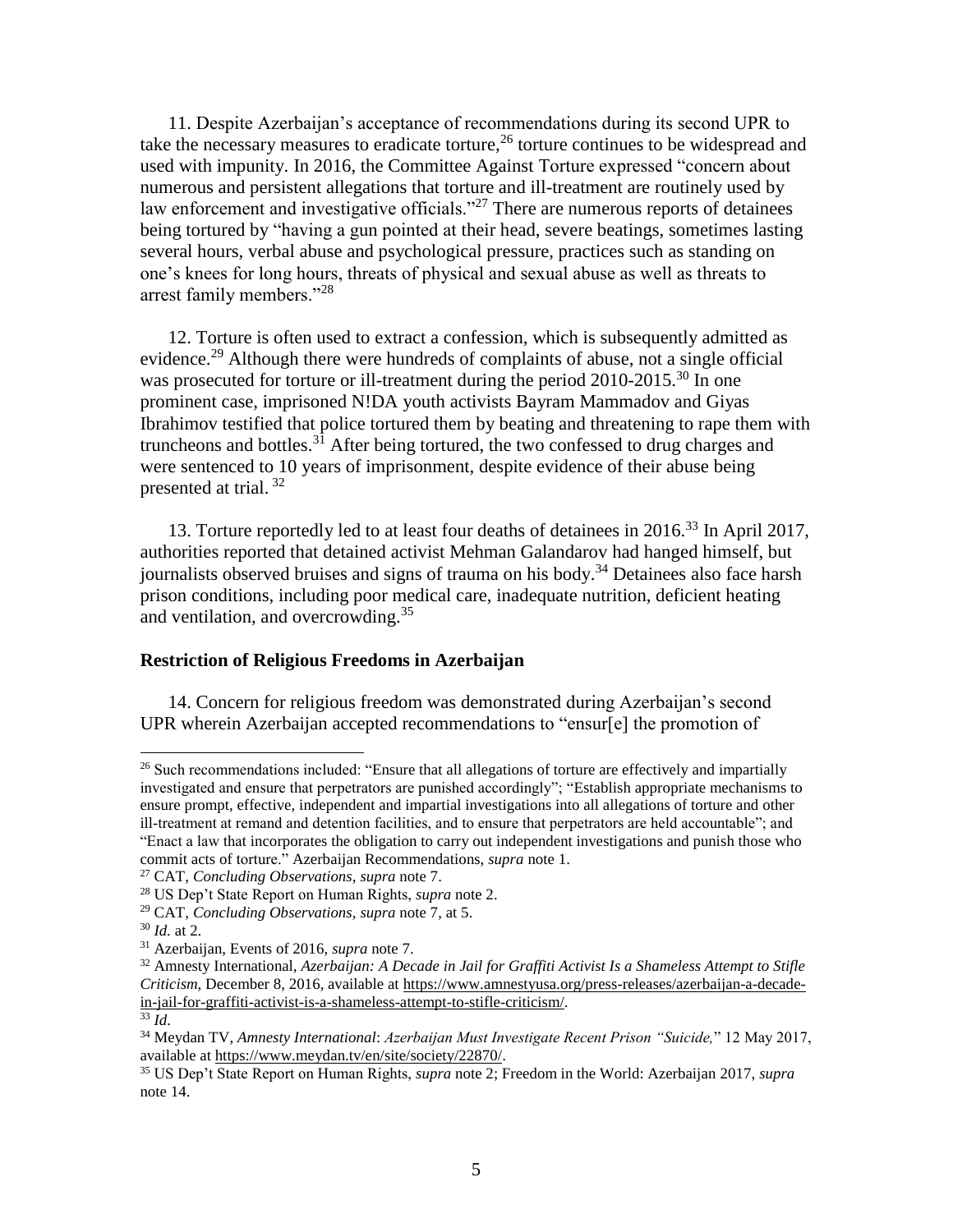freedom of religion for all confessions throughout the country" and to "reform its legal framework on freedom of religion by streamlining, facilitating and increasing the transparency of the registration process for religious organizations … and removing limitations on the printing, import and distribution of religious materials."<sup>36</sup> Unfortunately, Azerbaijan continues to repress religious freedoms through restrictive legislation and increased use of detention.

15. That Azerbaijan's constitution explicitly protects freedom of religion<sup>37</sup> and the government regularly markets itself abroad as a land of religious tolerance belies the reality that the government greatly limits space for the free exercise of religion- especially the practice of minority religions and denominations--through mandatory registration, censorship of religious material, and harassment and arbitrary detention of members of religious groups.<sup>38</sup> Authorities raid meetings and homes of Salafis, Jehovah's Witnesses, readers of Said Nursi and alleged followers of Fethullah Gülen, the U.S.-based imam whom Turkey has accused of organizing the failed July 2016 coup there.<sup>39</sup> In 2016, authorities raided bookstores not licensed to sell religious texts, and confiscated hundreds of books.<sup>40</sup> Azerbaijan also continues to enforce a 2008 ban on praying outside of mosques and additionally has closed or destroyed houses of worship, including three Sunni mosques in 2016.<sup>41</sup> NGOs campaigning for religious freedom are frequently denied registration.<sup>42</sup>

<span id="page-5-0"></span>16. The Law on Freedom of Religious Belief requires religious organizations to register through a complex and onerous process.<sup>43</sup> Mosques that do not belong to the state-backed Caucasian Muslim Board, Jehovah's Witnesses, and almost all Protestant denominations have been denied full registration and suffer limitations on their activities.<sup>44</sup> The Law on Freedom of Religious Belief also empowers the government to control the content and dissemination of religious material by requiring state-approved education for religious leaders and that all religious activities take place at a registered address.<sup>45</sup>

[*hereinafter* "USCRIF Annual Report 2017]; Harassed, Imprisoned, Exiled, *supra* note [4.](#page-1-0)

<span id="page-5-1"></span><sup>36</sup> Azerbaijan Recommendations, *supra* note [1.](#page-1-2)

<sup>&</sup>lt;sup>37</sup> Constitution of the Azerbaijan Republic, Article 25.

<sup>38</sup> HRC, *Concluding Observations*, *supra* note [7,](#page-2-0) at 7; Freedom House, *Freedom in the World: Azerbaijan 2017*, 2017, available at [https://freedomhouse.org/report/freedom-](https://freedomhouse.org/report/freedom-world/2017/azerbaijan)

[world/2017/azerbaijanhttps://freedomhouse.org/report/freedom-world/2017/azerbaijan](https://freedomhouse.org/report/freedom-world/2017/azerbaijan) [*hereinafter*, "Freedom in the World: Azerbaijan 2017"].

<sup>39</sup> United States Commission on International Religious Freedom, *2017 Annual Report*, April 2017, available at http://www.uscirf.gov/sites/default/files/2017.USCIRFAnnualReport.pdf, at p. 126.

<sup>40</sup> USCRIF Annual Report 2017, *supra* note [39,](#page-5-0) at p. 126.

<sup>41</sup> *Id.* <sup>42</sup> *Id*.

<sup>43</sup> United States Commission on International Religious Freedom, *2016 Annual* Report, April 2016, available at

[http://www.uscirf.gov/sites/default/files/USCIRF%202016%20Annual%20Report.pdfhttp://www.uscirf.go](http://www.uscirf.gov/sites/default/files/USCIRF%202016%20Annual%20Report.pdf) [v/sites/default/files/USCIRF%202016%20Annual%20Report.pdf,](http://www.uscirf.gov/sites/default/files/USCIRF%202016%20Annual%20Report.pdf) at p. 145, [*hereinafter*, USCRIF Annual Report 2016]*.*

<sup>44</sup> USCRIF Annual Report 2017, *supra* note [39,](#page-5-0) at p. 126.

<sup>45</sup> USCRIF Annual Report 2016, *supra* note 38, at p. 145; US Department of State, *International Religious*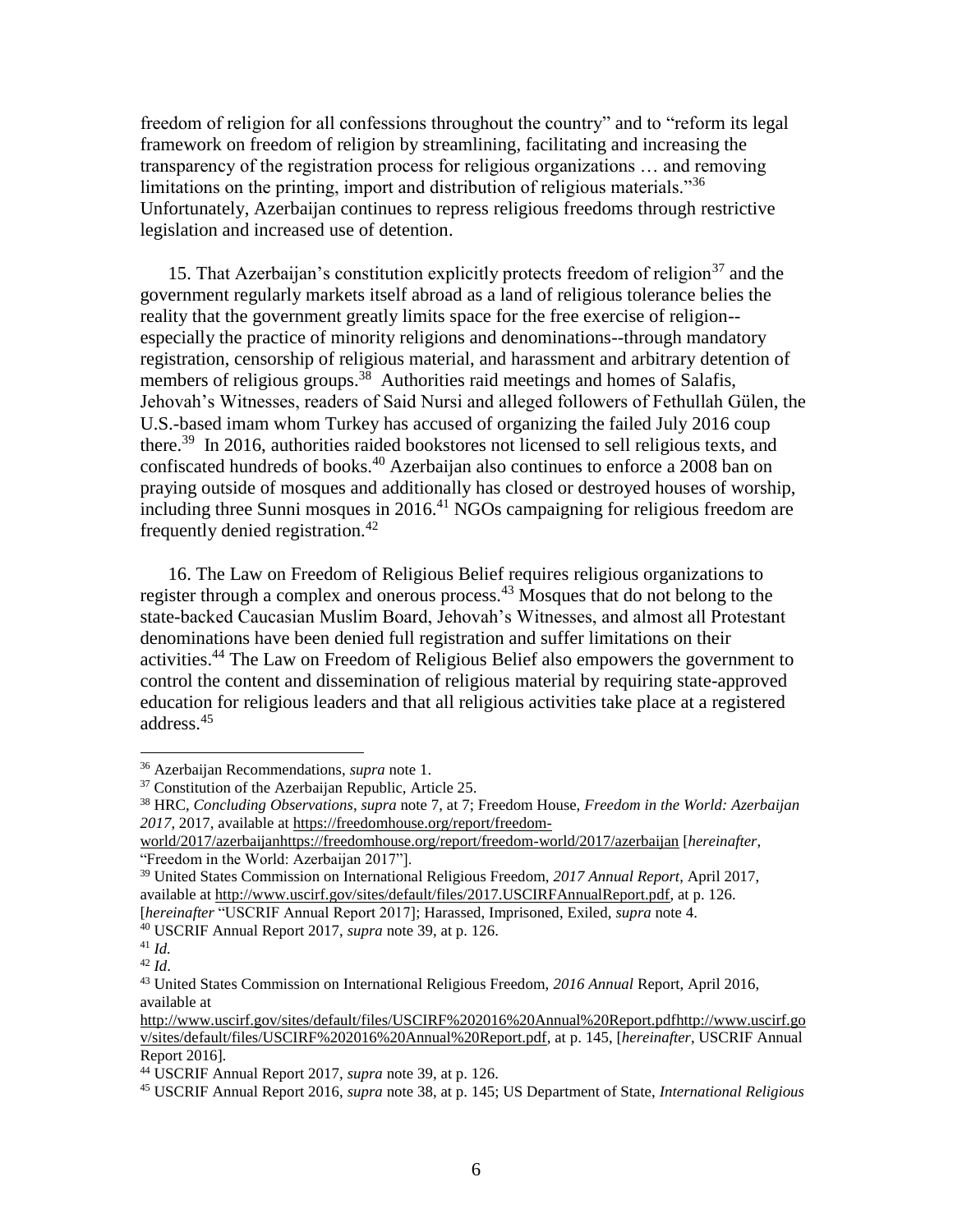17. Azerbaijan has not brought its legislation, including the Law on Freedom of Religious Belief, into conformity with article 18 of the ICCPR and article 18 of the UDHR.<sup>46</sup> The Human Rights Committee has expressed concern that the concept of "religious activities" embedded in the law is "vague and thus open to arbitrary interpretation."<sup>47</sup> The European Court of Human Rights, which exercises jurisdiction over Azerbaijan, has also criticized the Law on Freedom of Religious Belief, stating it gives authorities "unlimited discretionary power" to define and prosecute "illegal" religious activity.<sup>48</sup>

18. In 2015, the Azerbaijani parliament further burdened religious expression by amending the Law on Freedom of Religious Belief wherein it increased reporting requirements for religious organizations; religious groups must now file official reports which detail their activities.<sup>49</sup> Other 2015 amendments to the Law on Freedom of Religious Belief prohibit Azerbaijani citizens educated abroad and non-Azerbaijani citizens from performing Islamic rituals and limit the display of religious banners to places of worship.<sup>50</sup> Additionally, the 2015 Law on Fighting Religious Extremism gave the police and government wide powers to combat alleged religious "extremists," a term the law only vaguely defines.<sup>51</sup> A further amendment to the law on citizenship strips citizenship from those deemed to be religious extremists.<sup>52</sup> An October 2016 amendment to the Law on Freedom of Religious Belief banned the operation of religious communities that are involved in extremism.<sup>53</sup>

19. In light of such restrictions, arbitrary detention of persons attempting to freely practice their faith has risen.<sup>54</sup> In 2016, an estimated 86 persons were imprisoned for their religious beliefs.<sup>55</sup> These 86 detainees include 48 persons arrested in Nardaran province

 $\overline{a}$ 

[147866&filename=001-147866.pdfhttp://hudoc.echr.coe.int/app/conversion/pdf/?library=ECHR&id=001-](http://hudoc.echr.coe.int/app/conversion/pdf/?library=ECHR&id=001-147866&filename=001-147866.pdf) [147866&filename=001-147866.pdf,](http://hudoc.echr.coe.int/app/conversion/pdf/?library=ECHR&id=001-147866&filename=001-147866.pdf) at 12.

*Freedom Report for 2015: Azerbaijan*, Bureau of Democracy, Human Rights and Labor, available at [https://www.state.gov/j/drl/rls/irf/religiousfreedom/index.htm#wrapperhttps://www.state.gov/j/drl/rls/irf/rel](https://www.state.gov/j/drl/rls/irf/religiousfreedom/index.htm#wrapper) [igiousfreedom/index.htm#wrapper](https://www.state.gov/j/drl/rls/irf/religiousfreedom/index.htm#wrapper) [*hereinafter* "US Dep't State Report on Religious Freedom"].

<sup>46</sup> HRC, *Concluding Observations*, *supra* note [7,](#page-2-0) at 7¶ 33.

<sup>47</sup> *Id.*, at 7-8. ¶ 32.

<sup>48</sup> *Islam-Ittihad Association and Others v. Azerbaijan,* European Court of Human Rights, Application No. 5548/05, available at [http://hudoc.echr.coe.int/app/conversion/pdf/?library=ECHR&id=001-](http://hudoc.echr.coe.int/app/conversion/pdf/?library=ECHR&id=001-147866&filename=001-147866.pdf)

<sup>49</sup> USCRIF Annual Report 2017, *supra* note [39,](#page-5-0) at p. 125.

<sup>50</sup> USCRIF Annual Report 2016, *supra* note 38, at p. 146; US Dep't State Report on Religious Freedom, *supra* note [45.](#page-5-1)

<sup>51</sup> *See*, US Dep't State Report on Religious Freedom, *supra* not[e 45.](#page-5-1)

USCRIF Annual Report 2016, *supra* note 38, at p. 146.

<sup>52</sup> US Dep't State Report on Religious Freedom, *supra* not[e 45.](#page-5-1)

<sup>53</sup> Caucasian Knot, *Azerbaijan establishes new penalties for religious extremism*, Oct. 28, 2016, available at http://www.eng.kavkaz-uzel.eu/articles/37354/.

<sup>&</sup>lt;sup>54</sup> The Human Rights Committee has expressed special concern over an "increase in arrests, detentions and administrative or criminal sanctions against" religious groups. HRC, *Concluding Observations*, *supra* note [7,](#page-2-0) at ¶ 32.

<sup>55</sup> United States Commission on International Religious Freedom, *2017 Annual Report*, April 2017, available at http://www.uscirf.gov/sites/default/files/2017.USCIRFAnnualReport.pdf, at p. 126.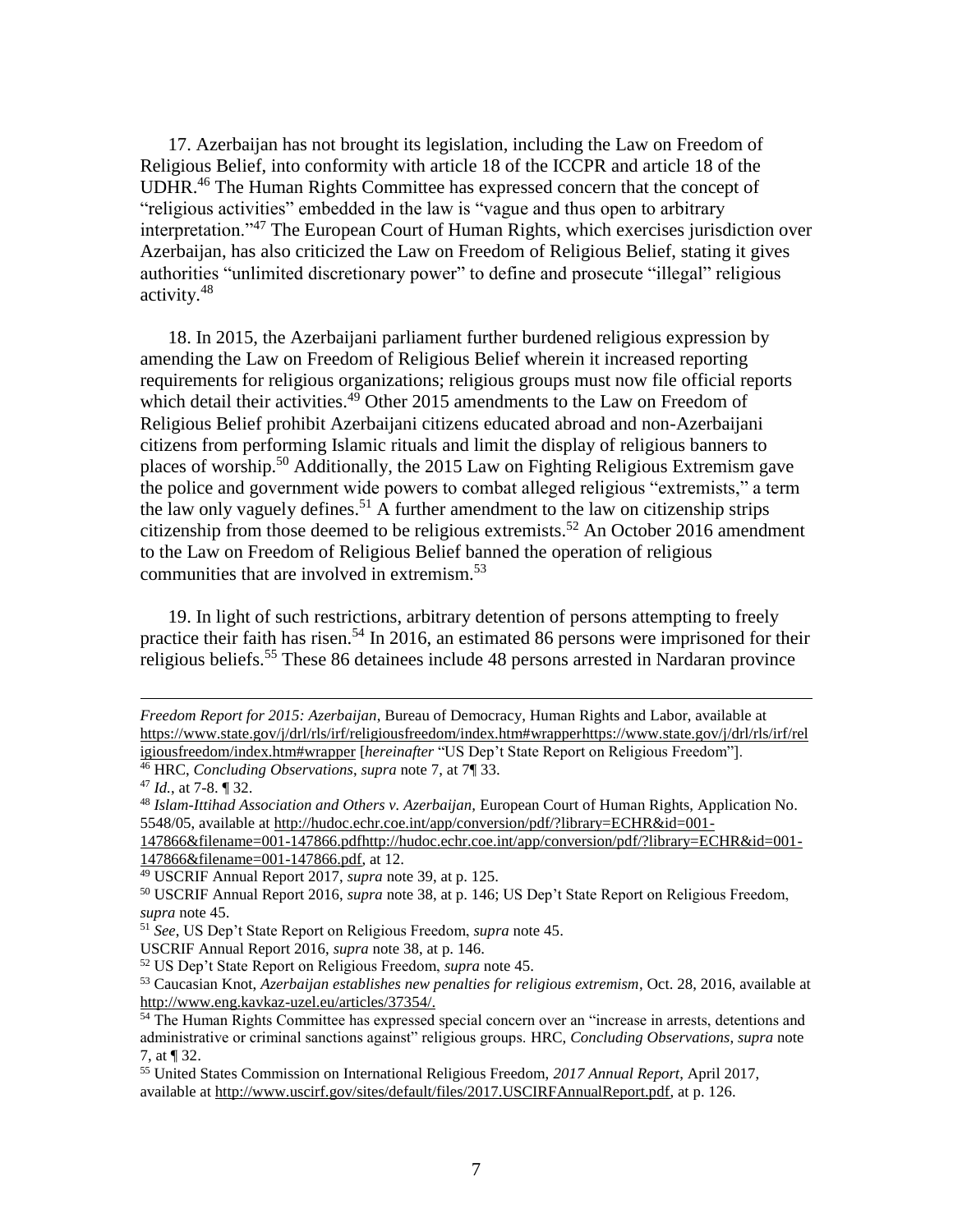in 2015, 20 prisoners arrested during 2012 protests related to the government's ban of hijabs in schools, five prisoners connected to the Islamic Party of Azerbaijan, and 10 persons connected to Said Dashbayli, a cleric whom the government accuses of having ties to Iran. $56$ 

<span id="page-7-0"></span>20. In 2016, at least 14 Jehovah's Witnesses were fined and over 60 briefly detained for speaking publicly about their beliefs or holding prayer meetings at home.<sup>57</sup> In November 2015, authorities arrested 68 Muslims in Nardaran, including the head of the Shi'a group Muslim Unity Movement and a prominent religious rights activist, Taleh Bagirov, on charges of plotting to overthrow the government and seeking an Islamic state.<sup>58</sup> Seven individuals, including two police officers, died during the raid conducted by the Ministry of Interior Organized Crime Unit.<sup>59</sup> Eighteen men, including Bagirov, were charged with terrorism, extremism, plotting to overthrow the government, and inciting violence.<sup>60</sup> At trial, the defendants alleged that police beat them to compel confessions and testimony, which were admitted at trial as evidence.<sup>61</sup> No investigation was made into the alleged torture.<sup>62</sup> In January 2017 Bagirov was sentenced to 20 years in prison; 17 other men were sentenced to prison terms ranging from 10 to 20 years.<sup>63</sup>

#### <span id="page-7-2"></span><span id="page-7-1"></span>**Azerbaijan's Abuses Exemplified: The Case of Ilgar Mammadov**

21. Ilgar Mammadov is an Azerbaijani opposition leader who was sentenced to seven years in prison after he criticized the government's handling of unrest in the countryside. Before his arrest, Mammadov was the chairman of the Republican Alternative opposition party and a well-known government critic, who had indicated that he would run in the 2013 presidential elections.

22. In January 2013, Mammadov reported online about riots occurring in the Ismayili area, placing responsibility for the unrest on the authorities and contradicting some of the government's official claims. The Prosecutor General and the Ministry of Internal Affairs

<sup>56</sup> *Id*.

<sup>57</sup> USCRIF Annual Report 2017, *supra* note [39,](#page-5-0) at p. 127.

<sup>58</sup> Amnesty International, *Azerbaijan: Torture and Travesty of Justice in Nardaran Case*, February 6, 2017, available at

[https://www.amnesty.org/en/documents/eur55/5633/2017/en/https://www.amnesty.org/en/documents/eur55](https://www.amnesty.org/en/documents/eur55/5633/2017/en/) [/5633/2017/en/](https://www.amnesty.org/en/documents/eur55/5633/2017/en/) [*hereinafter*, "Azerbaijan: Torture and Travesty of Justice in Nardaran Case"].

<sup>59</sup> Harassed, Imprisoned, Exiled, *supra* note [4.](#page-1-0)

<sup>60</sup> Forum 18, *Azerbaijan: Regime Jails Muslims, Doesn't Arrest Torturers,* February 9, 2017, available at [http://www.forum18.org/archive.php?article\\_id=2254http://www.forum18.org/archive.php?article\\_id=2254](http://www.forum18.org/archive.php?article_id=2254) [*hereinafter*, "Azerbaijan: Regime Jails Muslims"].

<sup>61</sup> Azerbaijan, Events of 2016, *supra* note [7;](#page-2-3) Azerbaijan: Torture and Travesty of Justice in Nardaran Case, *supra* note [58;](#page-7-0) Human Rights Watch, *Azerbaijan: Abuse Allegations Mar High-Profile Trial*, January 26, 2017, available at [https://www.hrw.org/news/2017/01/26/azerbaijan-abuse-allegations-mar-high-profile](https://www.hrw.org/news/2017/01/26/azerbaijan-abuse-allegations-mar-high-profile-trial)[trialhttps://www.hrw.org/news/2017/01/26/azerbaijan-abuse-allegations-mar-high-profile-trial](https://www.hrw.org/news/2017/01/26/azerbaijan-abuse-allegations-mar-high-profile-trial) [*hereinafter*, "Azerbaijan: Abuse Allegations Mar High-Profile Trial"].

<sup>62</sup> Azerbaijan: Abuse Allegations Mar High-Profile Trial, *supra* note [61;](#page-7-1) Azerbaijan: Regime Jails Muslims, *supra* note [60.](#page-7-2)

<sup>63</sup> Azerbaijan: Torture and Travesty of Justice in Nardaran Case *supra* note [58;](#page-7-0) Azerbaijan: Regime Jails Muslims, *supra* note [60.](#page-7-2)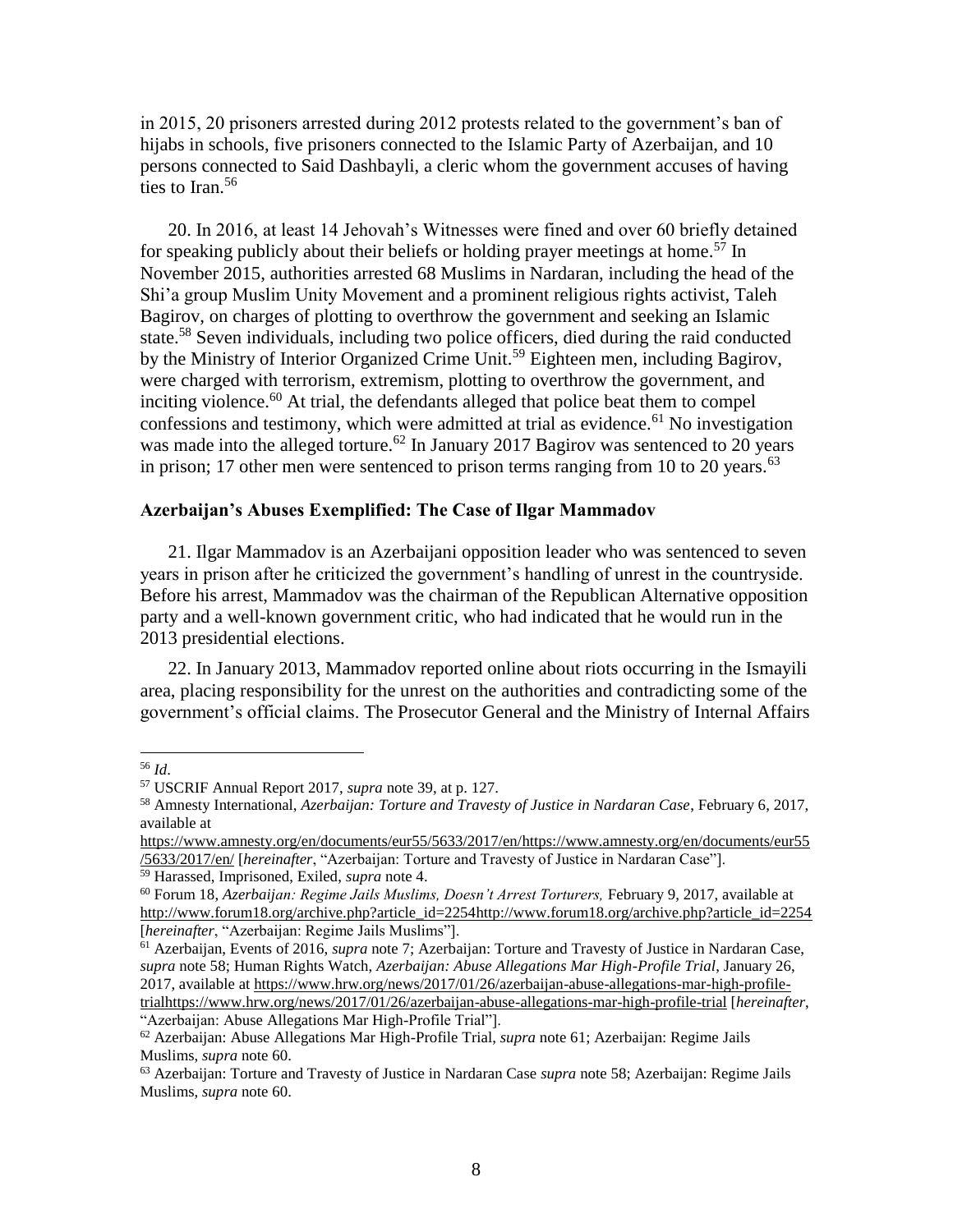issued a joint statement accusing Mammadov of urging police resistance – a claim Mammadov publicly denied. On February 3, 2013, Mammadov was arrested and charged with organizing or participating in a breach of public order, resisting arrest, and mass disorder. He was held in pretrial detention for over nine months. After a trial rife with procedural irregularities – including contradictory or recanted testimony, evidence not subject to cross examination, and the exclusion of exculpatory evidence -- the Sheki Court of Serious Crimes convicted Mammadov on March 17, 2014.

23. The European Court of Human Rights, in considering Mammadov's arrest and pretrial detention, held in May 2014 that the government's arrest and detention of Mammadov violated the European Convention on Human Rights. The tribunal also held that the actual purpose of the prosecution was to punish Mammadov for his critical writing.<sup>64</sup>

#### **Conclusion and Recommendations**

l

24. As party to the ICCPR and the Convention against Torture and Other Cruel, Inhuman or Degrading Treatment or Punishment and as bound by the UDHR, Azerbaijan is obliged to respect its citizens' rights to freedom of expression, assembly and religion and freedom from torture. By systematically imprisoning peaceful activists and religious practitioners for exercising these fundamental human rights, the government clearly violates its freely undertaken obligations under international law. As such, Freedom Now recommends that Azerbaijan:

- a) Immediately and unconditionally release and rehabilitate the civil and political rights of Ilgar Mammadov, Afgan Mukhtarli, Mehman Huseynov, Taleh Bagirov, Bayram Mammadov, Giyas Ibrahimov, Abbas Huseynov and all other individuals who have been detained under criminal or administrative charges for exercising their fundamental human rights, including the rights to freedom of religion, expression, and assembly.
- b) Thoroughly investigate all cases of arbitrary detention, torture, fair trial abuse, extrajudicial killings and other rights abuses directed against Ilgar Mammadov, Afgan Mukhtarli, Mehman Huseynov, Taleh Bagirov, Bayram Mammadov, Giyas Ibrahimov, Mehman Galandarov, Abbas Huseynov and other human rights activists, independent journalists, government critics, and religious persons and ensure that perpetrators of such abuses are held accountable and that victims of such abuses are appropriately rehabilitated and compensated.
- c) Ensure that all detainees have immediate access to legal counsel of their own choosing, that detainees are not unnecessarily held in pretrial detention, that confessions are not obtained through the use of torture or other undue pressure, and that all procedural rights are fully respected.

<sup>64</sup> *Ilgar Mammadov v. Azerbaijan*, European Court of Human Rights, Application No. 15172/13, May 22, 2014, available at http://hudoc.echr.coe.int/eng?i=001-144124.